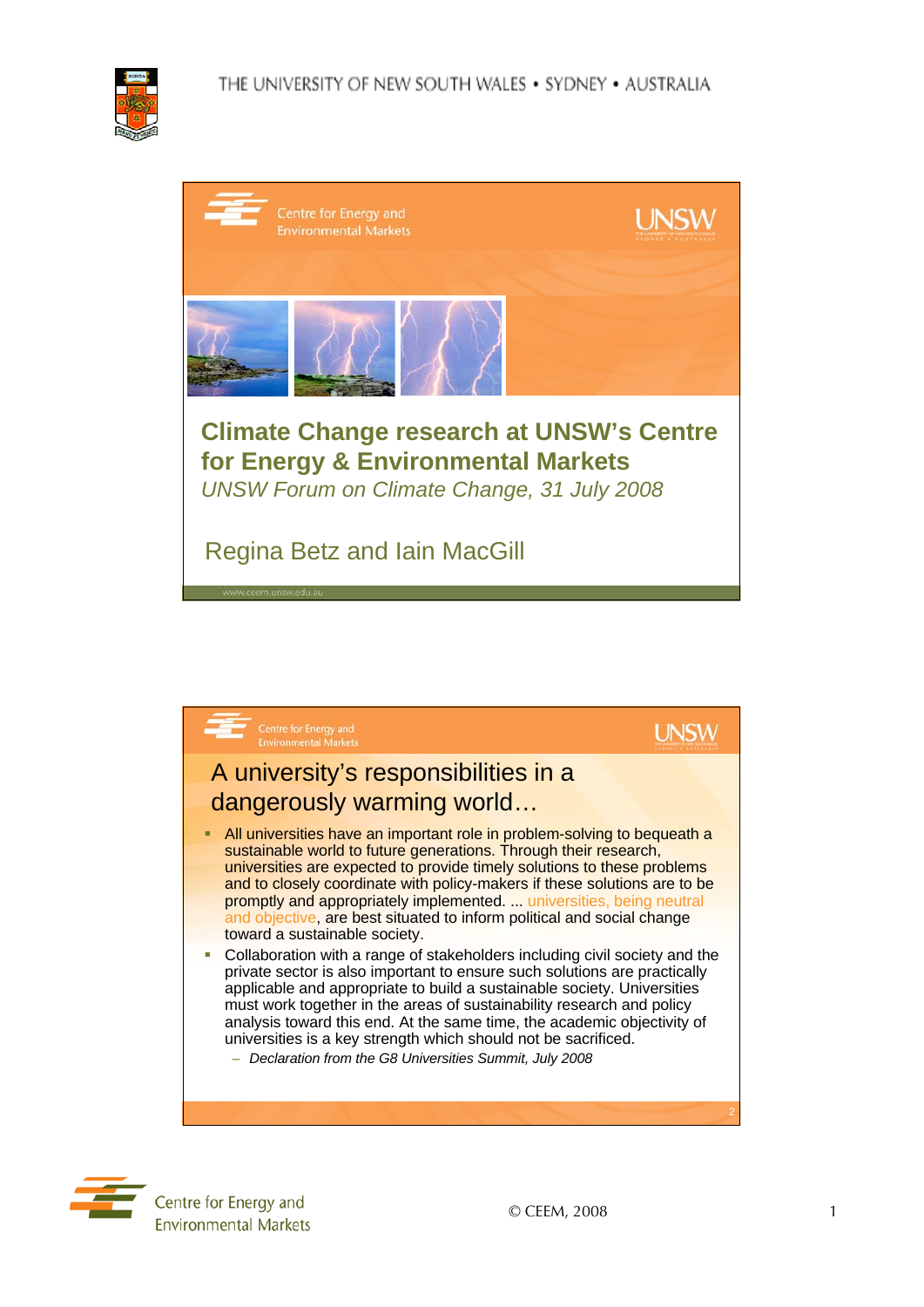

| ♦<br><b>Centre for Energy</b> | Allocation of greenhouse gas emissions by source,<br>economic activity and greenhouse gas, Australia, 2005 |                                                                  |                                        |
|-------------------------------|------------------------------------------------------------------------------------------------------------|------------------------------------------------------------------|----------------------------------------|
| <b>Environmental N</b>        | Source of emissions                                                                                        | Economic activity                                                | Greenhouse gas                         |
| <b>The</b>                    |                                                                                                            | Non-metallic Mineral Products 2.4%<br>Metal<br>Products<br>13.3% |                                        |
| <b>Climate</b>                | 34.7%<br>Electricity                                                                                       | Other<br>Manufacturing<br>7.3%                                   |                                        |
|                               |                                                                                                            | Electricity<br>Gas, Water<br><b>BAS</b>                          | Carbon                                 |
| ENERGY<br>and                 |                                                                                                            | Commercial<br>Services &<br>Commission                           | <b>Digitide</b><br>1001                |
|                               | Other Stationary Combustion 15.2%                                                                          | Transport<br>A Storage<br>7.3%                                   |                                        |
| <b>Energy</b>                 | 14.4%<br>Transport                                                                                         | Moung<br>10.7%                                                   |                                        |
|                               |                                                                                                            | Residential<br><b>Participant</b>                                |                                        |
| connection                    | <b>Fugitive Emissions</b><br>5.6%                                                                          | <b>Residential</b><br>Non-framport                               |                                        |
|                               | <b>Industrial Processes</b><br>5.3%                                                                        | 10,4%                                                            |                                        |
|                               | 15.7%<br>Agriculture                                                                                       | Agiculture<br>Iometry, Fishing<br>21.20                          | Methano<br>${(\text{CH})}$<br>$20.2\%$ |
|                               | Land Use, Land Use Change<br>6%<br>& Forestry                                                              |                                                                  | Nitrous Oxide (N-O) 4.3%               |
|                               | 3%<br><b>Waste</b>                                                                                         |                                                                  | HFCs, PFCs, 5Fc 1.1%                   |





Centre for Energy and **Environmental Markets**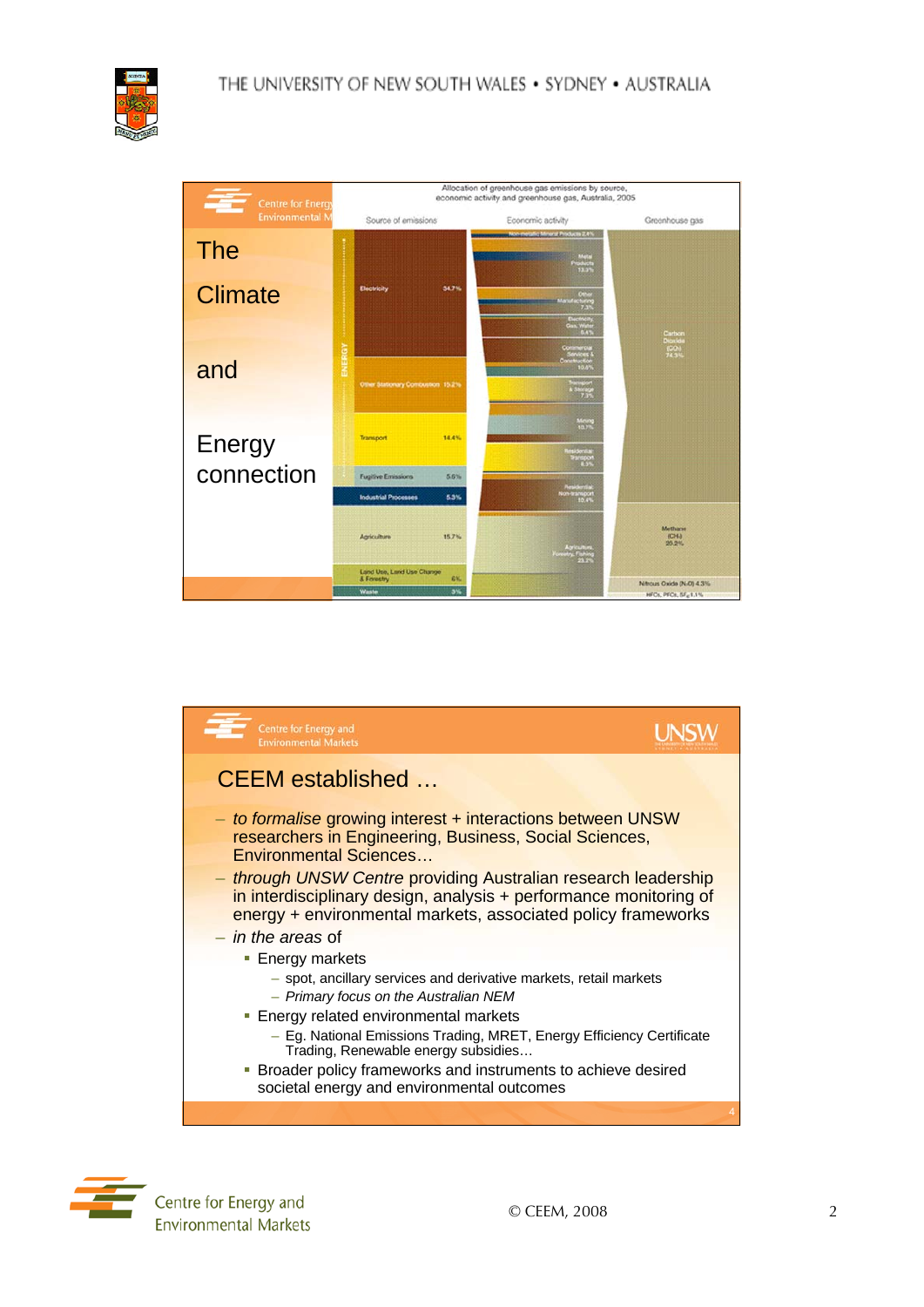





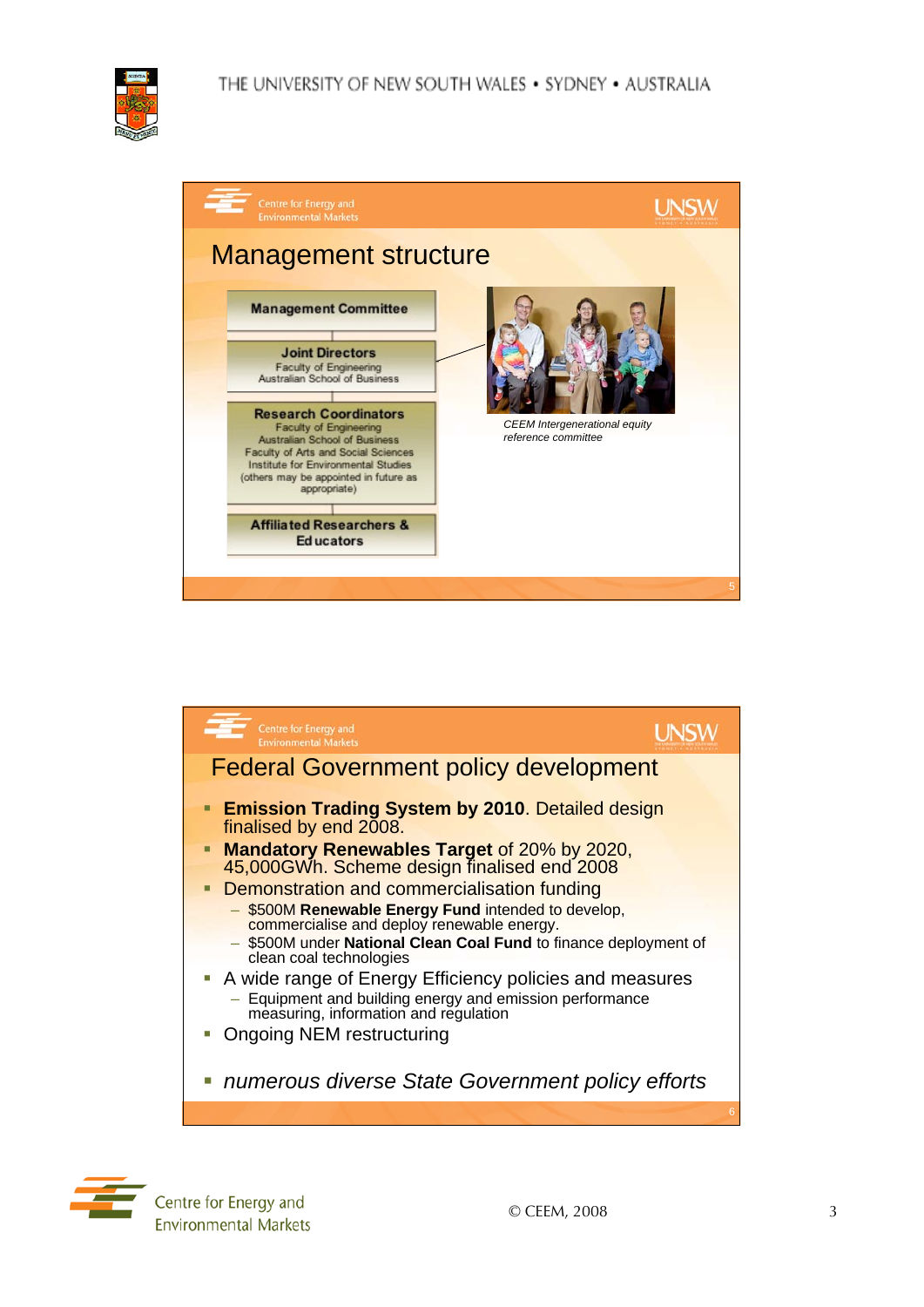

| Centre for Energy and<br><b>Environmental Markets</b> |  |
|-------------------------------------------------------|--|
| A possible role for UNSW in this area                 |  |
|                                                       |  |
|                                                       |  |
|                                                       |  |
|                                                       |  |
|                                                       |  |
| <b>COMPUTE</b><br>$\Theta$ $\Theta$ $\Theta$ $\Phi$   |  |
| John Clarke, ABC 7:30 Report, 17 July 2008            |  |
|                                                       |  |



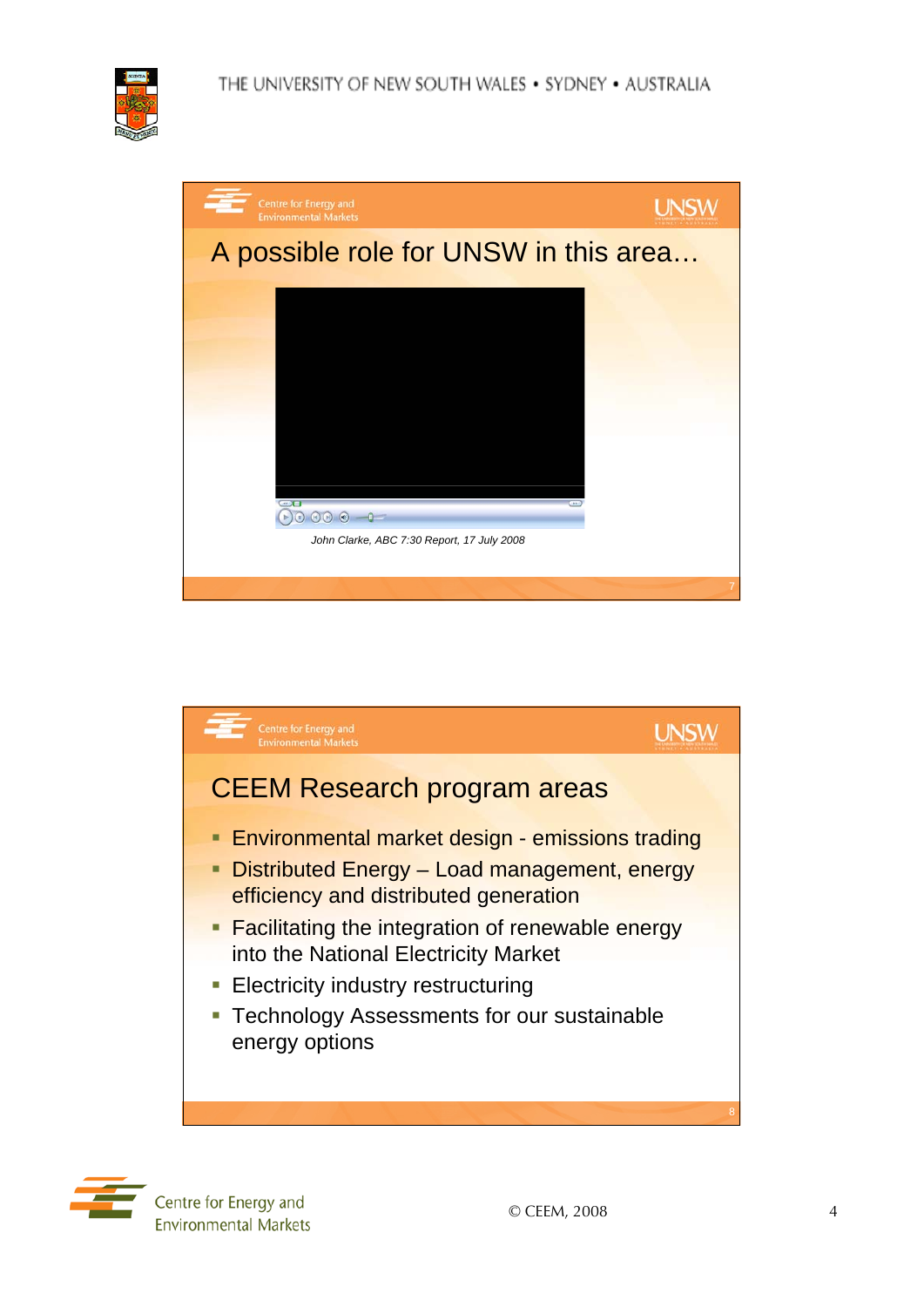